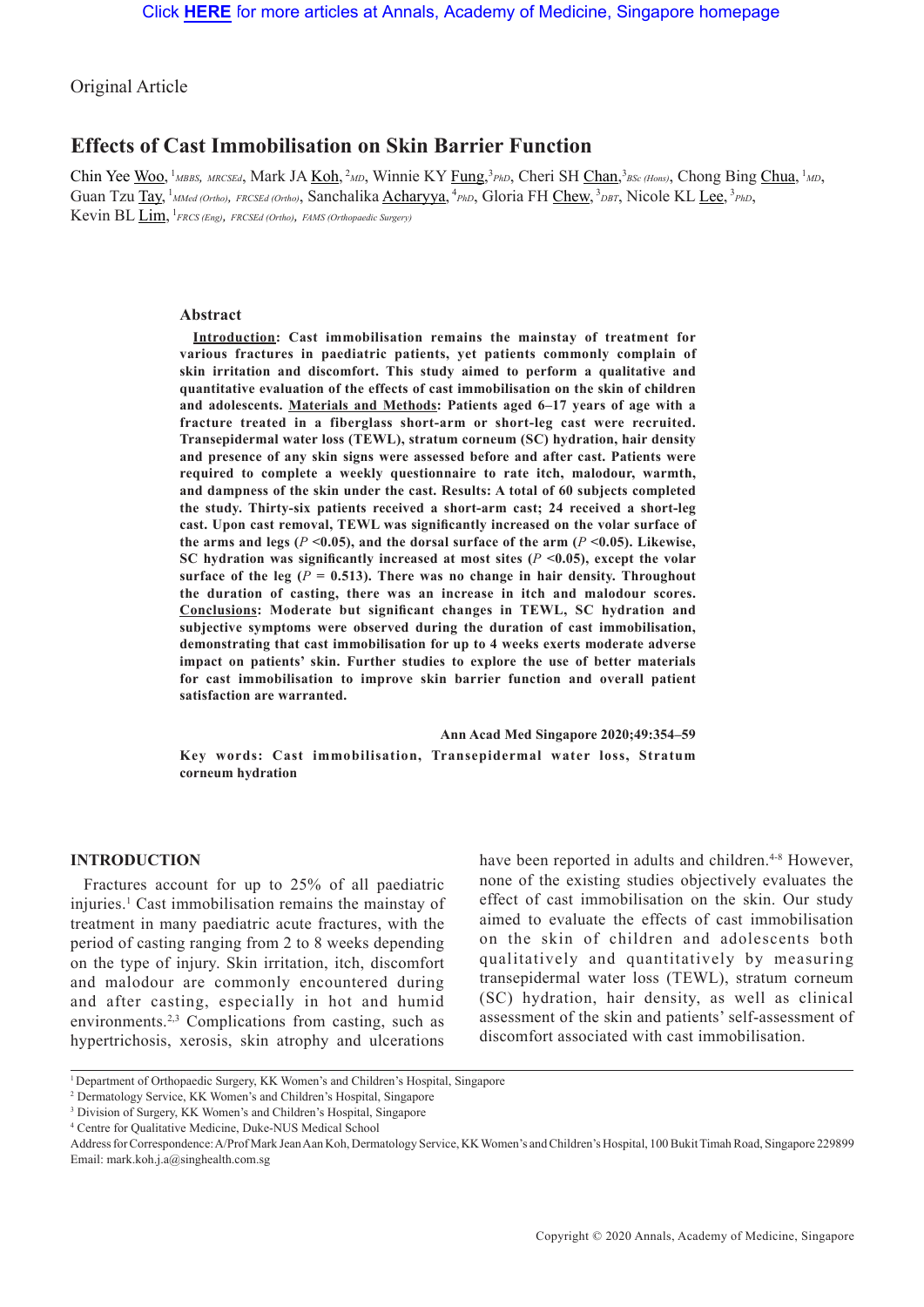# **Materials and Methods**

### *Study Design*

We performed a prospective qualitative and quantitative evaluation of the effects of cast immobilisation on the skin. The study was approved by the SingHealth Centralised Institutional Review Board (CIRB) and supported by a grant from the KK Women's and Children's Hospital (KKH) Health Endowment Fund. Patients were recruited from an outpatient Orthopaedic Surgery clinic at KKH, a tertiary paediatric hospital in Singapore, between January and June 2015. Informed consent was obtained from parents or legal guardians. Inclusion criteria were children and adolescents between 6 and 17 years of age with a fracture amenable to treatment in either a short-arm or short-leg cast, using standard materials of fiberglass cast over a layer of cotton stockinet liner with cotton undercast padding. Exclusion criteria were fractures that required surgical fixation, treatment in a long-limb or other cast configurations (e.g. hip spica), or the use of a non-standard cast material (e.g. waterproof Hybrid Mesh cast). Paediatric patients with a fracture would usually be attended to by the hospital's Children's Emergency Department or primary care clinic. Fractures that do not require surgical fixation will be treated by the emergency department or primary care clinic with a backslab cast in the acute period. A new fiberglass cast would then be applied at our Orthopaedic Surgery outpatient clinic 3–7 days later. At this clinic visit, patients were invited to enrol in this study.

#### Table 1. Patient Experience Questionnaire

One study investigator would take three independent measurements of TEWL, SC hydration, hair density, and observe the condition of the skin on both volar and dorsal surfaces of the injured arm or leg. To ensure that the same skin area was measured before cast application and after cast removal, a measuring guide consisting of three sets of 3 x 3 cm grids were overlaid approximately 5cm below the elbow crease and kneecap. All measurements were taken within the designated grids.

TEWL was measured using the Delfin Vapometer<sup>TM</sup> and registered in  $g/h/m^2$ ; SC hydration was measured using the Delfin Moisture Meter SC<sup>TM</sup> and registered in units. At the follow-up clinic review, after the cast was removed, repeat assessments of the same parameters were performed. Similarly, photographs of the injured limbs within the designated boxes were taken using a digital SLR camera with a macro lens and ring light flash before cast application and after cast removal. Total number of visible hair follicles per unit area of hair in all photographs were counted independently. A localised skin examination was performed by the same investigator, noting any rash, abnormal pigmentation, ulceration or abrasion before application and after removal of the cast. These findings were documented as present or absent. If present, further description of the skin findings and severity were documented. Lastly, patients were required to complete a weekly questionnaire (Table 1) to rate levels of itch, malodour, warmth, and dampness of the skin under the cast during the duration of casting, with 1 being the worst rating and 5 being the best rating for each category.

|                                                     | Circle the option that best applies during the casting period: |   |                                                                     |   |                                                                                   |  |  |  |  |
|-----------------------------------------------------|----------------------------------------------------------------|---|---------------------------------------------------------------------|---|-----------------------------------------------------------------------------------|--|--|--|--|
|                                                     | <b>Itch</b>                                                    |   | Odour                                                               |   | <b>Heat and dampness</b>                                                          |  |  |  |  |
| 5                                                   | Not itchy at all                                               | 5 | Not smelly at all                                                   | 5 | I don't feel it more than usual                                                   |  |  |  |  |
| 4                                                   | It rarely itches<br>(1 time a week)                            | 4 | It rarely smells                                                    | 4 | I only feel it on a warmer day                                                    |  |  |  |  |
| 3                                                   | It sometimes itches<br>$(2-3 \times a \times e^k)$             | 3 | It sometimes smells, usually after a long day<br>or on a warmer day | 3 | I feel it sometimes but I can relieve it by<br>staying in an air-conditioned room |  |  |  |  |
| 2                                                   | It itches daily but tolerable                                  | 2 | It smells daily but only when I sniff closely                       | 2 | I feel it daily but tolerable                                                     |  |  |  |  |
|                                                     | Very itchy and I want my cast<br>removed                       |   | Very smelly and noticeable by others                                |   | Very warm and damp and I want my cast<br>removed                                  |  |  |  |  |
| 2.                                                  | Did you do anything to relieve the above discomfort?           |   |                                                                     |   |                                                                                   |  |  |  |  |
| $\Box$ Nothing                                      |                                                                |   |                                                                     |   |                                                                                   |  |  |  |  |
| $\Box$ Blow cold air from a hairdryer               |                                                                |   |                                                                     |   |                                                                                   |  |  |  |  |
| $\Box$ Apply talcum powder into the cast            |                                                                |   |                                                                     |   |                                                                                   |  |  |  |  |
| $\Box$ Spray perfume or air freshener over the cast |                                                                |   |                                                                     |   |                                                                                   |  |  |  |  |
| $\Box$ Stay in air-conditioned room                 |                                                                |   |                                                                     |   |                                                                                   |  |  |  |  |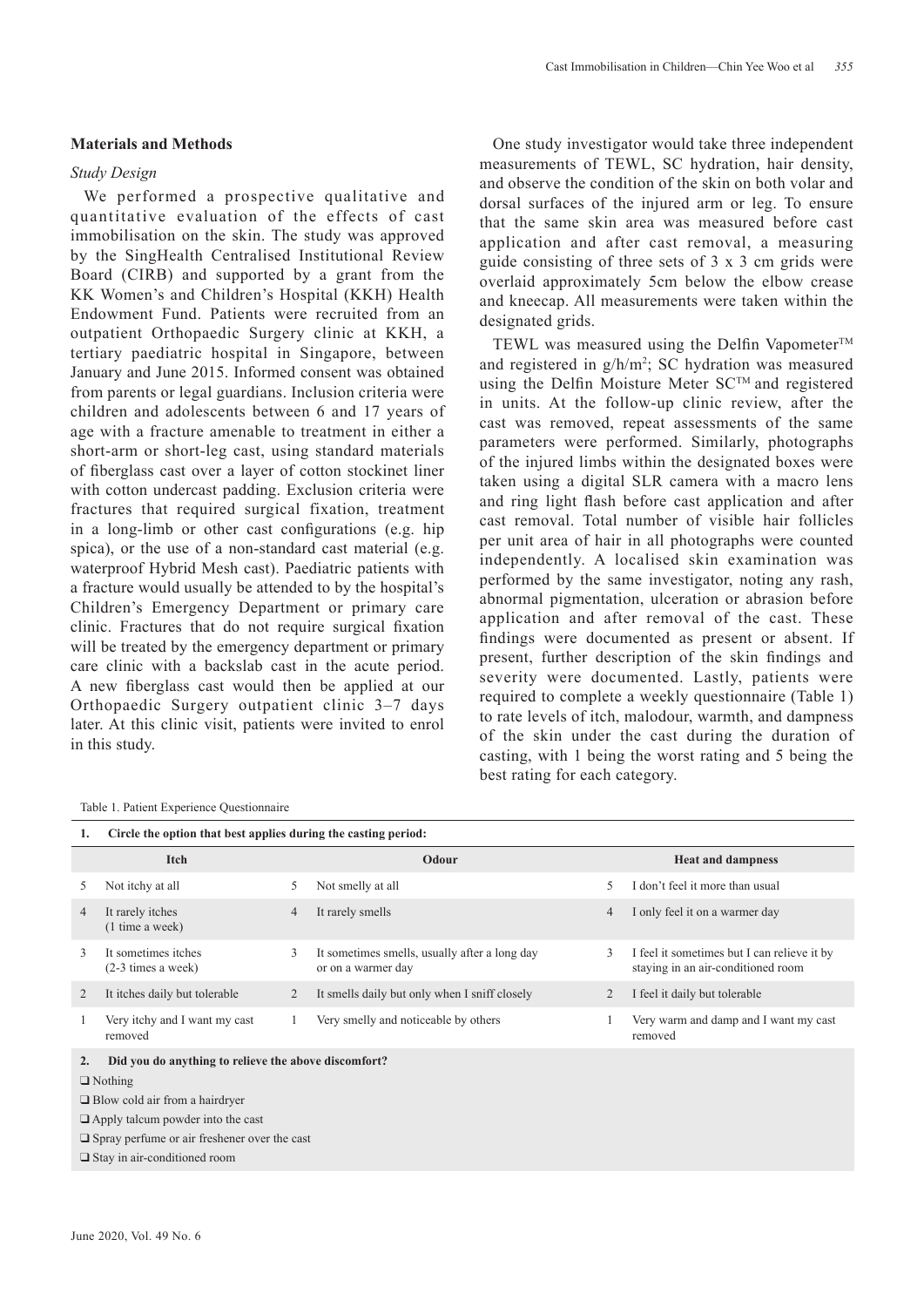# *Statistical Methods*

Statistical analyses were performed using the SPSS software version 19.0. Paired samples t-test was used to compare TEWL, SC hydration, and hair density before cast application and after cast removal. A *P*-value of less than 0.05 was considered significant.

# **Results**

### *Demographics*

A total of 67 patients were recruited into the study. Of these, 7 patients did not complete the study or were lost to follow-up. Sixty patients completed the study and were included in final data analysis. Four patients had incomplete questionnaire responses and this data was excluded from analysis of the quantitative questionnaire. Of the 60 patients, there were 39 boys  $(65%)$  and 21 girls  $(35%)$ , with a mean age of 11.8 years (range  $= 6-17$  years). Thirtythree patients sustained injuries to their right side, while 27 had injuries to their left. A total of 36 short-arm and 24 short-leg casts were applied, with distribution of type of injury shown in Table 2. Their cast duration ranged from 7 to 29 days (median  $= 21$  days) (Table 2).

#### *Objective Assessments*

As shown in Table 3, upon cast removal, TEWL increased significantly from baseline by 4.20 g/h/ m2 (95% CI: 2.60 – 5.79; *P* <0.001) and 1.26 g/h/m2 (95% CI:  $0.15 - 2.38$ ;  $P = 0.028$ ) on the volar surface of arm and leg, respectively. However, this change was relatively more modest on the dorsal surface, with TEWL on the arm increased by  $1.03$  g/h/m<sup>2</sup> (95% CI:  $0.12 - 1.93$ ;  $P = 0.028$ ) and 0.55 g/h/m<sup>2</sup> on the leg (95% CI: -0.37 – 1.48; *P* = 0.226). SC hydration increased by 16.87 units (95% CI: 9.51 – 24.23; *P* <0.001) and 1.51 (95% CI: -3.18 – 6.19; *P* = 0.513) on the volar surface of arm and leg, respectively. On the dorsal surface, SC hydration was significantly increased by 5.45 units (95% CI: 1.56 – 9.34;  $P = 0.007$ ) on the arm and 6.64 units (95% CI: 1.52 – 11.75;  $P = 0.013$ ) on the leg. There was no significant difference in hair density before cast application and after cast removal on the arm  $(14.63 \pm 6.04$  versus  $15.39 \pm 5.50$ ;  $P = 0.302$ ) or leg  $(12.09 \pm 6.32$  versus  $12.54 \pm 5.68$ ;  $P = 0.364$ ). Overall, there was no dyspigmentation or ulcerations detected after cast removal. However, one patient developed abrasions secondary to a pen cap being lodged between the

| Table 2. Patient Demographics and Characteristics |
|---------------------------------------------------|
|---------------------------------------------------|

|                                   | $N = 60$             |
|-----------------------------------|----------------------|
| Age, Mean $\pm$ SD                | $11.8 \pm 2.5$ years |
| Race, $n$ $(\%)$                  |                      |
| Chinese                           | 30(50)               |
| Malay                             | 18 (30)              |
| Indian                            | 11(18)               |
| Others                            | 1(2)                 |
| Gender, n (%)                     |                      |
| Male                              | 39(65)               |
| Female                            | 21 (35)              |
| Side of casted limb, n (%)        |                      |
| Right                             | 33(55)               |
| Left                              | 27 (45)              |
| Fracture diagnosis, n (%)         |                      |
| Distal radius buckle fracture     | 19 (31.7)            |
| Distal radius greenstick fracture | 6(10)                |
| Distal radius SH1 fracture        | 6(10)                |
| Distal radius SH2 fracture        | 3(5)                 |
| Wrist contusion                   | 2(3.3)               |
| Distal fibula SH1 fracture        | 15(25)               |
| Distal fibula SH2 fracture        | 1(1.7)               |
| Ankle sprain                      | 4(6.7)               |
| Metatarsal fracture               | 3(5)                 |
| Lisfranc fracture                 | 1(1.7)               |
| Fraction location, n (%)          |                      |
| Upper limb                        | 36(62)               |
| Lower limb                        | 24 (38)              |
| Type of cast, $n$ (%)             |                      |
| Below elbow                       | 36(62)               |
| Below knee                        | 24 (38)              |
| Cast duration, $n$ (%)            |                      |
| $0 - 7$ days                      | 0(0)                 |
| $7.1 - 14$ days                   | 17(28.3)             |
| $14.1 - 21$ days                  | 34(56.7)             |
| $21.1 - 29$ days                  | 9(15)                |

SD = Standard deviation; SH = Salter-Harris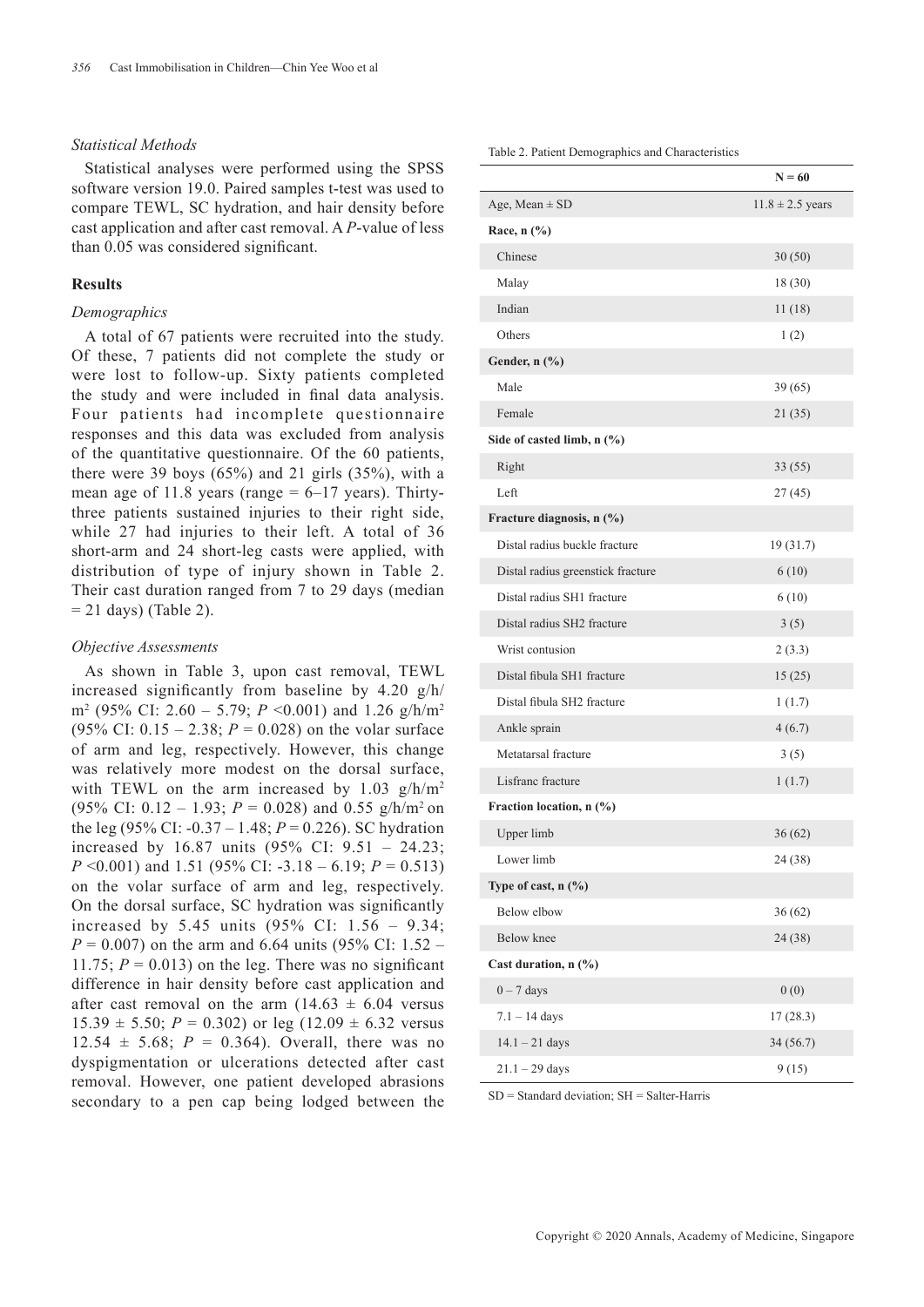| <b>Variable</b>                       | Before Cast (mean $\pm$ SD) | After Cast (mean $\pm$ SD) | <b>Differences of means</b><br>$(95\% \text{ CI})$ | $P$ value |
|---------------------------------------|-----------------------------|----------------------------|----------------------------------------------------|-----------|
| Upper Limb $(n = 36)$                 |                             |                            |                                                    |           |
| TEWL, $g/h/m^2$                       |                             |                            |                                                    |           |
| Volar                                 | $7.67 \pm 2.39$             | $11.86 \pm 4.85$           | 4.20<br>(2.60, 5.79)                               | < 0.001   |
| Dorsal                                | $6.68 \pm 2.33$             | $7.70 \pm 2.63$            | 1.03<br>(0.12, 1.93)                               | 0.028     |
| SC hydration, units                   |                             |                            |                                                    |           |
| Volar                                 | $22.14 \pm 8.14$            | $39.01 \pm 23.04$          | 16.87<br>(9.51, 24.23)                             | < 0.001   |
| Dorsal                                | $19.72 \pm 6.40$            | $25.17 \pm 12.67$          | 5.45<br>(1.56, 9.34)                               | 0.007     |
| Hair Density (hairs/cm <sup>2</sup> ) | $14.63 \pm 6.04$            | $15.39 \pm 5.50$           | 0.76<br>$(-0.72, 2.25)$                            | 0.302     |
| Lower Limb $(n = 24)$                 |                             |                            |                                                    |           |
| TEWL, $g/h/m^2$                       |                             |                            |                                                    |           |
| Volar                                 | $6.76 \pm 1.60$             | $8.03 \pm 2.25$            | 1.26<br>(0.15, 2.38)                               | 0.028     |
| Dorsal                                | $6.73 \pm 1.58$             | $7.28 \pm 2.31$            | 0.55<br>$(-0.37, 1.48)$                            | 0.226     |
| SC hydration, units                   |                             |                            |                                                    |           |
| Volar                                 | $20.76 \pm 10.18$           | $22.26 \pm 10.89$          | 1.51<br>$(-3.18, 6.19)$                            | 0.513     |
| Dorsal                                | $21.40 \pm 8.47$            | $28.04 \pm 14.90$          | 6.64<br>(1.52, 11.75)                              | 0.013     |
| Hair Density (hairs/cm <sup>2</sup> ) | $12.09 \pm 6.32$            | $12.54 \pm 5.68$           | 0.45<br>$(-0.55, 1.44)$                            | 0.364     |

Table 3. Transepidermal Water Loss (TEWL), SC hydration, and Hair Density before Cast Application and After Cast Removal

 $SD = Standard deviation$ ; TEWL = Transepidermal water loss;  $SC =q$  Stratum corneum

cast and skin (Fig. 1), and another patient developed erythema with some follicular accentuation deemed secondary to skin irritation (Fig. 2A and 2B).

#### *Subjective Assessments*

There was an increase in itch and malodour over the duration of casting, worsening with increasing duration. However, the majority of patients did not feel their skin under the cast was overly warm or moist.

# **Discussion**

This study measured the skin barrier function and hair density of paediatric patients aged between 6 and 17 years, following immobilisation in a short-arm or short-leg cast. We demonstrated that cast immobilisation

increased TEWL and SC hydration on dorsal and volar surfaces of the forearm and lower leg, in varying degrees. In addition, there was an increase in itch and malodour perceived by patients over the duration of casting, but most of them did not report that their skin under the cast was overly warm or moist.

There has been only a handful of studies investigating the effects of cast immobilisation on the skin, with most studies reporting only subjective evaluation of cutaneous symptoms and signs. In a retrospective review of 297 children, DiFazio et al reported skin complications in 28% of patients who underwent cast immobilisation.2 A subsequent prospective study reported a skin complication rate of 13.6 per 1000 casts applied in patients under 18 years of age,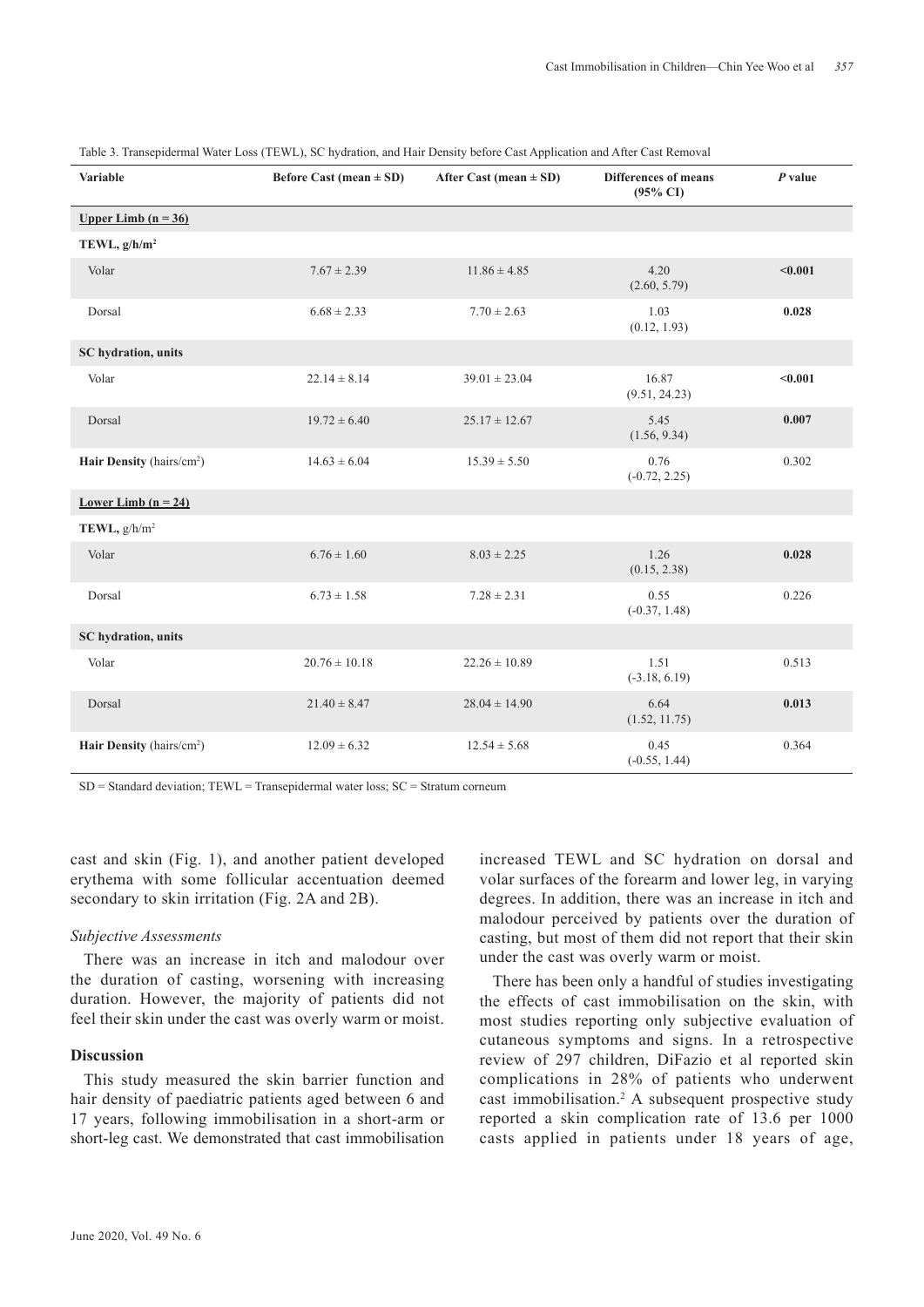

Fig. 1. A patient developed abrasion secondary to a pen cap being lodged between the cast and skin.



Fig. 2. A patient developed erythema with follicular accentuation.

including erythema, excoriation, wound dehiscence, maceration, and pressure ulcers.<sup>3</sup> In a prospective study by DiPaola et al, 3% of paediatric patients had to undergo unplanned cast changes due to skin irritation, while 3% of patients developed superficial infections requiring treatment with systemic antibiotics.<sup>4</sup> To the best of our knowledge, our study is the first to objectively examine epidermal barrier function after fiberglass cast immobilisation in a paediatric population.

TEWL is the loss of water across the stratum corneum, the outermost layer of the skin, which functions as the major barrier to diffusion. When the skin barrier is compromised by physical or chemical agents, TEWL would increase.<sup>10</sup> Our study showed that casting increased TEWL on both volar and dorsal sides of the limbs, albeit to a much lesser extent on the dorsal surface. This may be due to differences in skin structure between the two areas, including differences in thickness of the cornified layer, vascularity, and number and size of sweat glands.11 Increased TEWL is known to be associated with skin barrier disruption<sup>12</sup> and if prolonged and severe, can lead to the development of dermatitis, especially in more susceptible patients.

Our results showed that casting increased the moisture content of stratum corneum on both dorsal and volar surfaces of the casted limbs, except the

volar leg. We postulate that due to the low permeability of the casting material, there was increased moisture trapping between the skin and the cast, resulting in an increase in SC hydration. Although decreased SC hydration has been reported in dermatoses associated with dry skin, for example asteatotic eczema,<sup>13</sup> prolonged, excessive skin hydration can conversely lead to increased maceration and break down.

Hypertrichosis refers to excessive hair growth on any part of the body beyond the norm for a patient's age and gender. It has been widely reported following prolonged pressure, for example after cast immobilisation, but is benign and transient.<sup>6-9</sup> In our study, we did not detect a significant increase in hair density after cast immobilisation. We hypothesise that this may be due to the short casting period  $(\leq 4$  weeks) for our patients.

Overall, the rate of skin complications after casting was found to be 6.7% in our study, with erythema the most common complication. Itch and malodour associated with casting gradually increased throughout the study period. However, warmth and dampness did not seem to be a concern to most participants. Besides objective measures, subjective symptoms are important to consider when developing new materials for cast immobilisation. If these are too common or excessive, it can lead to adverse outcomes for patients, for example self-removal of casts before fractures are adequately healed or as in one of our cases, insertion of foreign bodies under the cast to relieve itch.

One of the limitations of our study was the relatively small sample size, leading to non-significance of some study parameters. In addition, before the initial set of readings was obtained, all patients had a half cast applied at the Children's Emergency Department or other clinics, albeit only for a few days. This may have underestimated the TEWL level and overestimated stratum corneum hydration value. Lastly, the study questionnaire designed by our investigators had not been validated. However, it was designed to specifically address paediatric patients' perceptions on itch, odour, warmth and dampness caused by casting. The closed-questions were phrased in a way that prevented misunderstandings or ambiguities and only allowed responders to choose one answer from the multiple-choice questions and 5-point rating scales. The flow of the questions was also optimised to enable smooth transition from one question to the next.

In conclusion, the present study suggests that cast immobilisation for up to 4 weeks exerts moderate